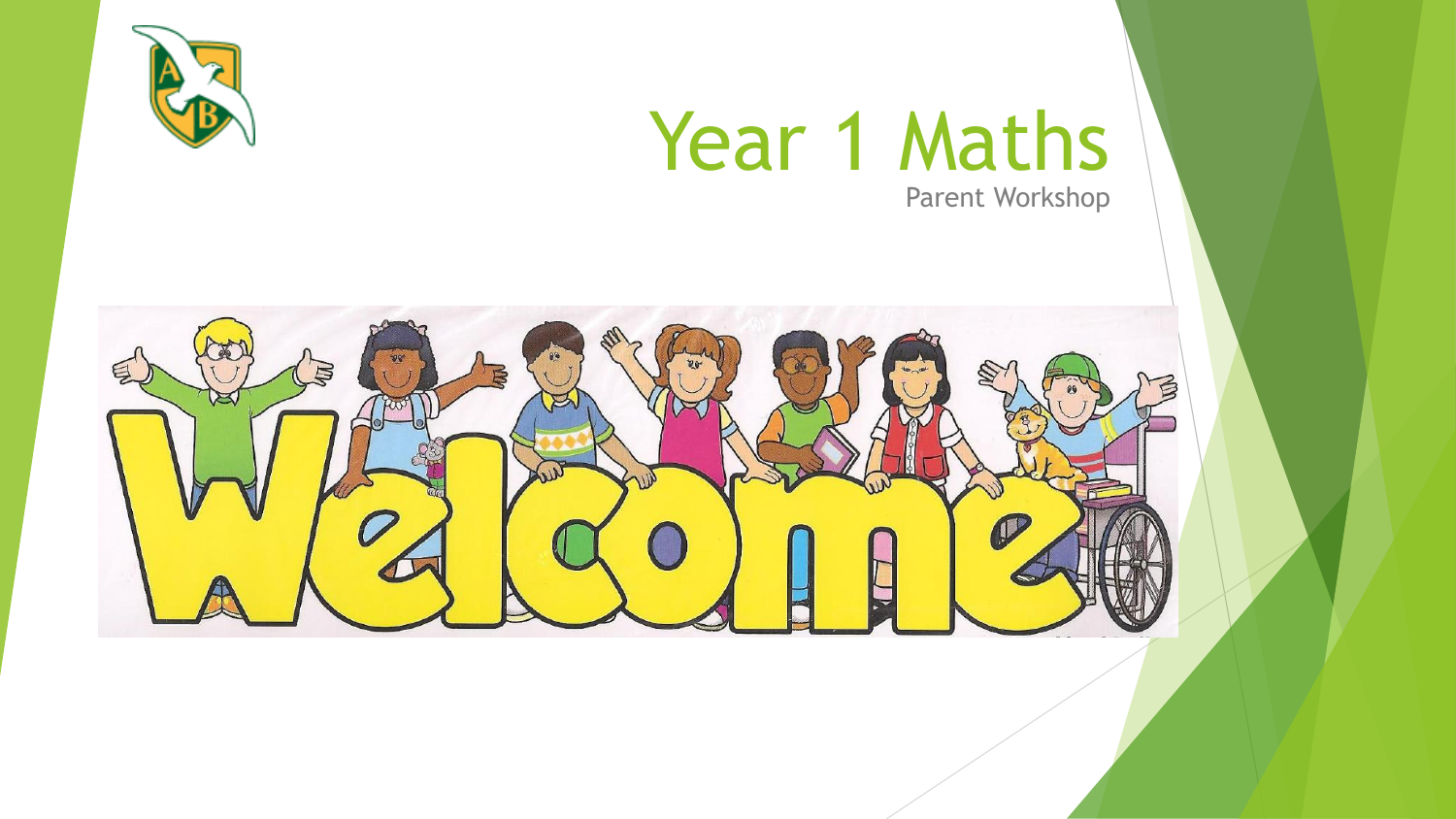

- Every school has one.
- White Rose Hub
- Concrete materials Pictorially Abstract
- Varied Fluency Reasoning & Problem Solving

### **Mathematical Talk**

What does whole mean? What does part mean? How can we represent the whole/parts? Are the parts smaller or larger the more you partition them? Why? Can zero be a part? Can the parts be swapped around? Can the whole be swapped with a part?

### **Varied Fluency** Complete the part-whole models by drawing counters and then writing the numerals.  $\binom{8}{0}$ 5 Here are seven pieces of fruit. 909000 Put the fruit into a part-whole model. Complete the sentences. is the whole. is a part, \_\_\_\_\_\_ is a part and \_\_\_\_\_\_ is a part. Draw the part-whole model that represents the stem sentences. A part is 4 A part is 3 The whole is 7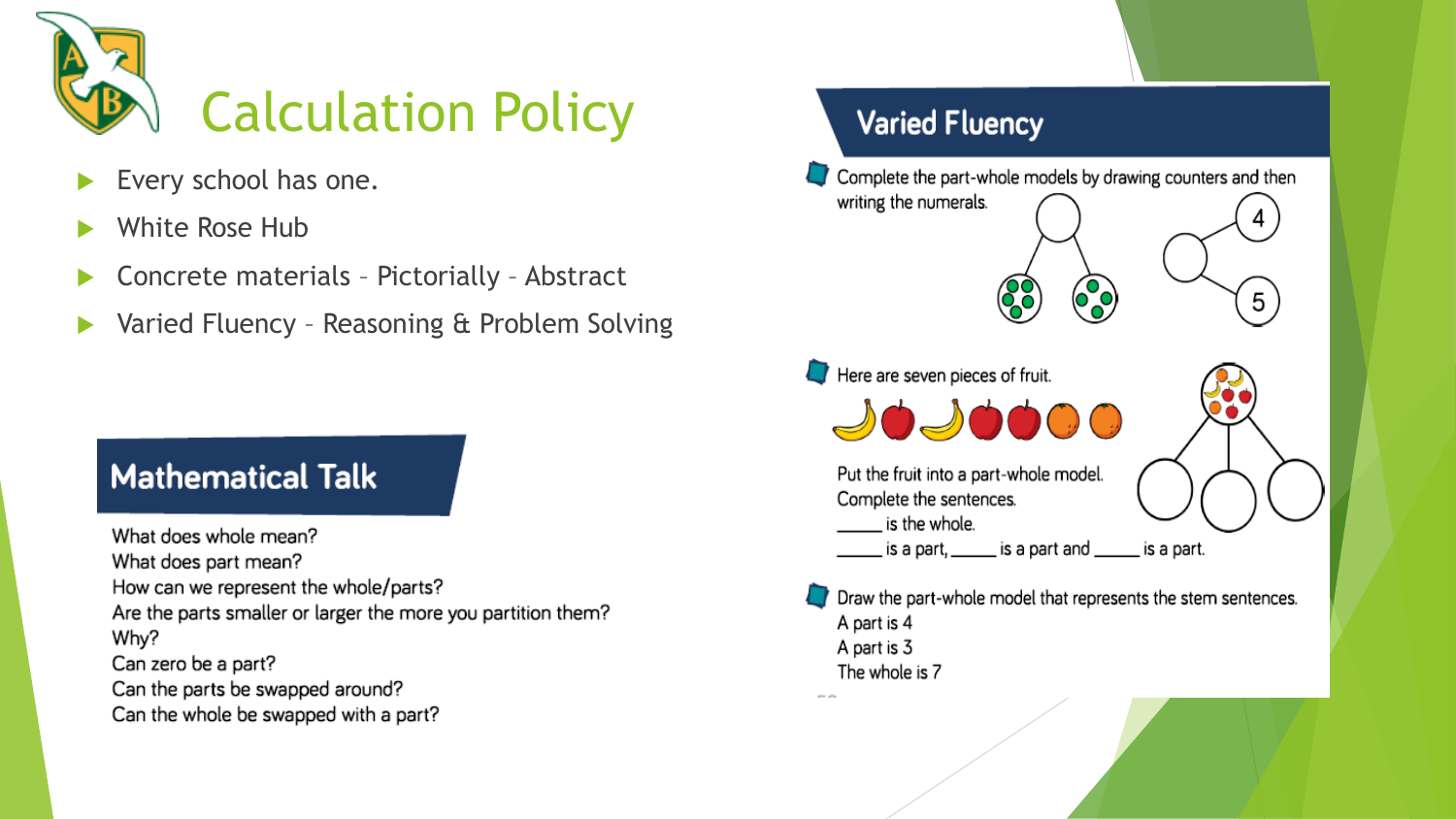ensure they understand a concept before moving on.

#### How Many Left? (1)

#### **Notes and Guidance**

Children are introduced to the language of subtraction rather than the subtraction symbol being explored straight away. 'Taking away' is used in a range of real life contexts such as flying away and eating.

The use of zero is important so children know that when nothing is taken away the whole remains the same.

#### **Mathematical Talk**

How many objects were there to start with? Do we need to count all or can we count on? What could the story be? How many did we start with? What number can we use to show that nothing has gone away/been taken away?

### **Varied Fluency**

There were 7 birds in a tree and 3 flew away. Complete the sentences.





At first there were birds. Then \_\_ flew away. Now there are \_\_ birds in the tree.

Complete the sentences to create a story and draw a part-whole model.

かめたなた

At first there were \_\_ apples. Then \_\_ were eaten. Now there are \_\_ apples.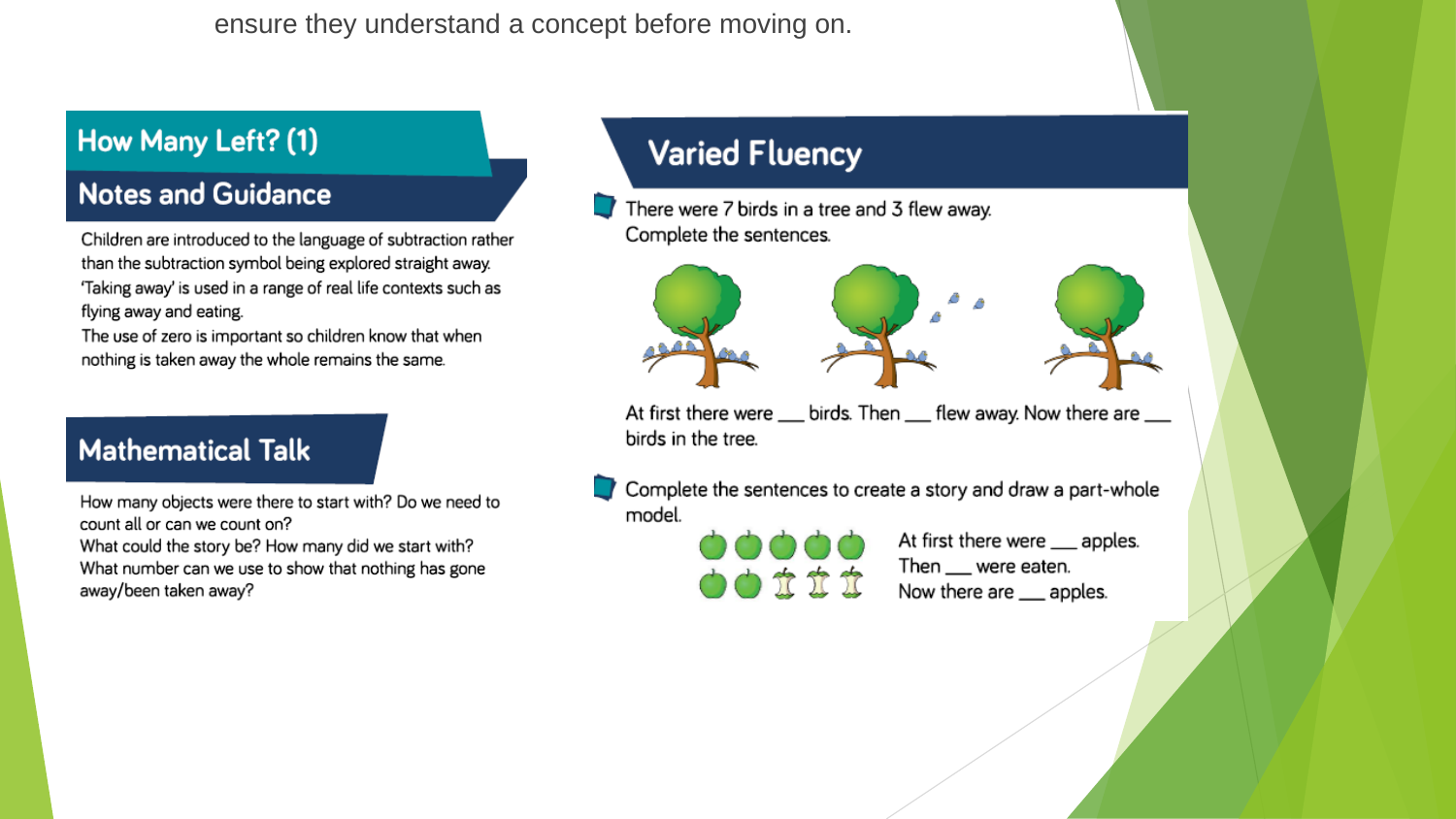### **Varied Fluency**



| $7 - 3 =$ — | $6 - 6 =$ — | $10 - 6 =$ — |
|-------------|-------------|--------------|
| $5 - 0 =$   |             |              |

Can you think of any other number sentences which could match them?

count backwards from 9 How many steps does it take to get to two? Show this in a number sentence.

 $\neg$ o

Once the children have explored  $\blacktriangleright$ the concept using concrete materials they then begin to use more formal written methods such as these.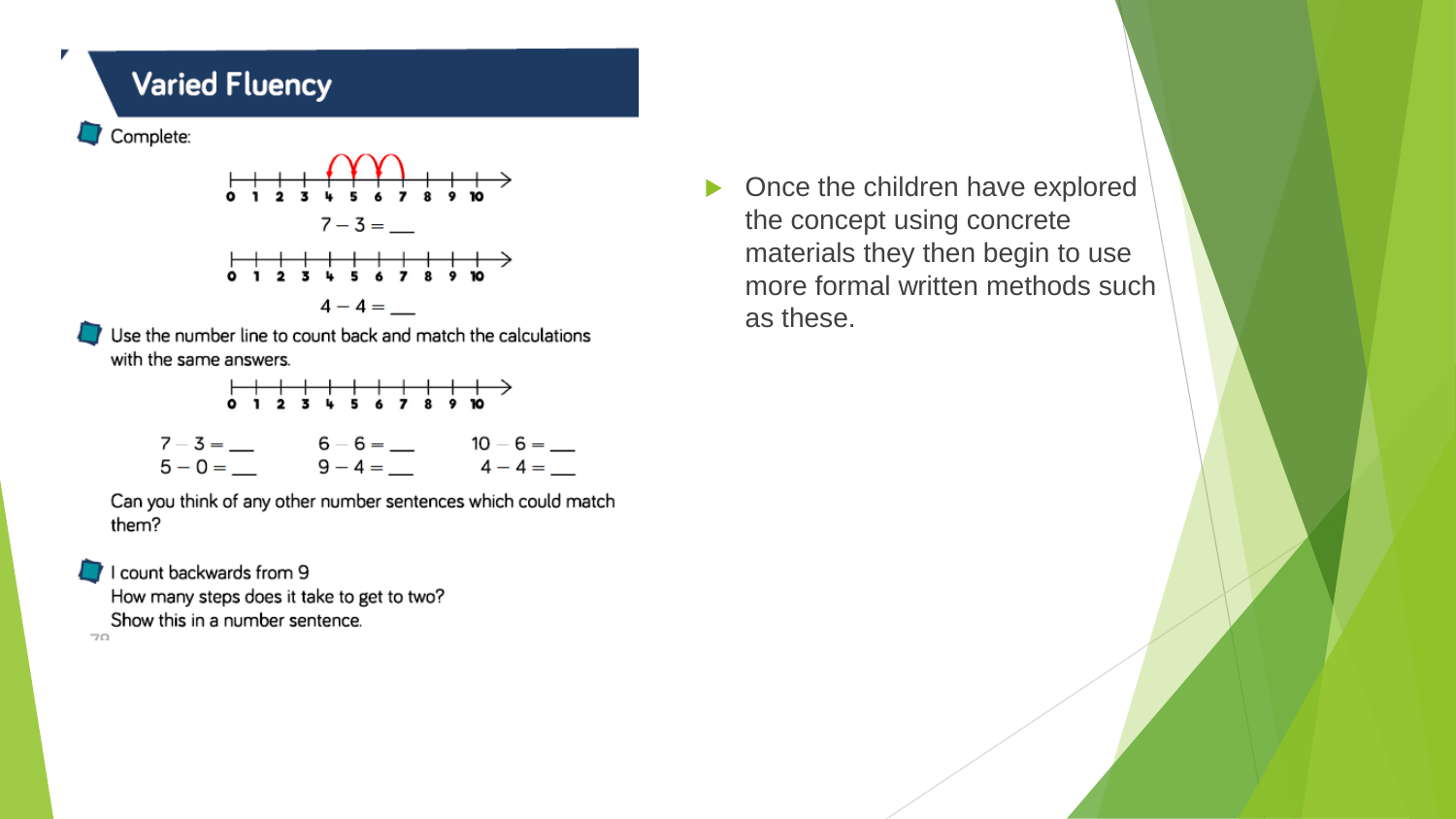| <b>Reasoning and Problem Solving</b>                                                                           |                                                                    |  |  |  |
|----------------------------------------------------------------------------------------------------------------|--------------------------------------------------------------------|--|--|--|
| Eva is calculating $7 - 2$ and does this by<br>counting backwards on a number line.<br>She gets an answer of 6 | The bottom two<br>on the right should<br>be:<br>$5 = 7 - 2$<br>and |  |  |  |
| What mistake has she made?<br>What should the answer be?                                                       | $2 = 7 - 5$                                                        |  |  |  |
| The answer is 2<br>How many ways can you get to this by<br>counting backwards on this number line?             | $10 - 8$<br>$9 - 7$<br>$8-6$ etc.                                  |  |  |  |
|                                                                                                                |                                                                    |  |  |  |

 $\blacktriangleright$  Now we reasoning and explaining how you know.

### #bestschoolyearever

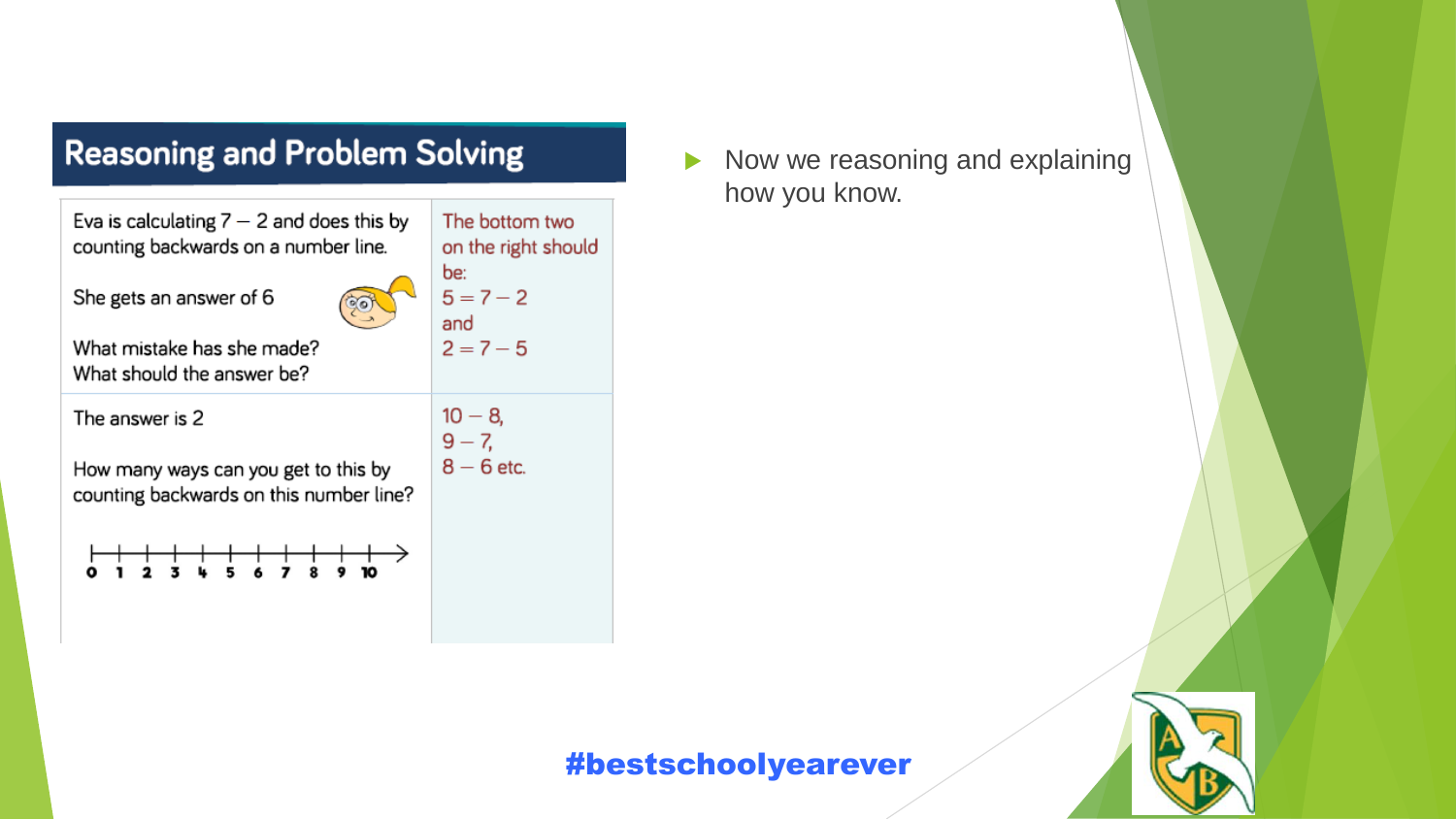Two numbers have a difference of 4

The larger number is less than 10

What could the two numbers be?

 $\triangleright$  When the learning is clearly embedded it again moves on to harder concepts.



#### #bestschoolyearever

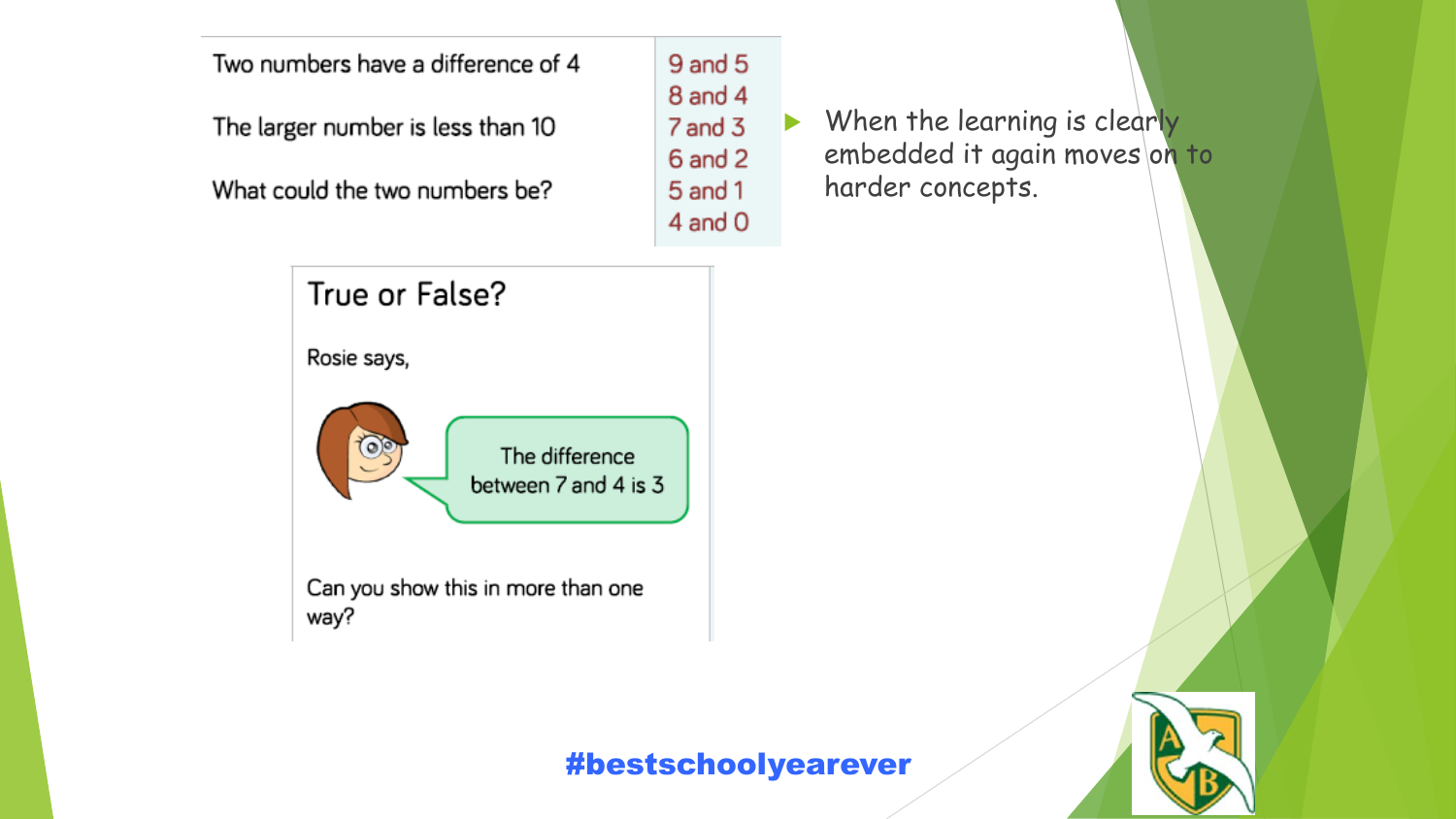# Key focuses in Year 1

Four operations

- $\blacktriangleright$  Place value
- Number bonds
- ▶ Counting in 2s, 5s and 10s leading on to times tables
- ▶ Writing of numbers 1-100
- Problem solving!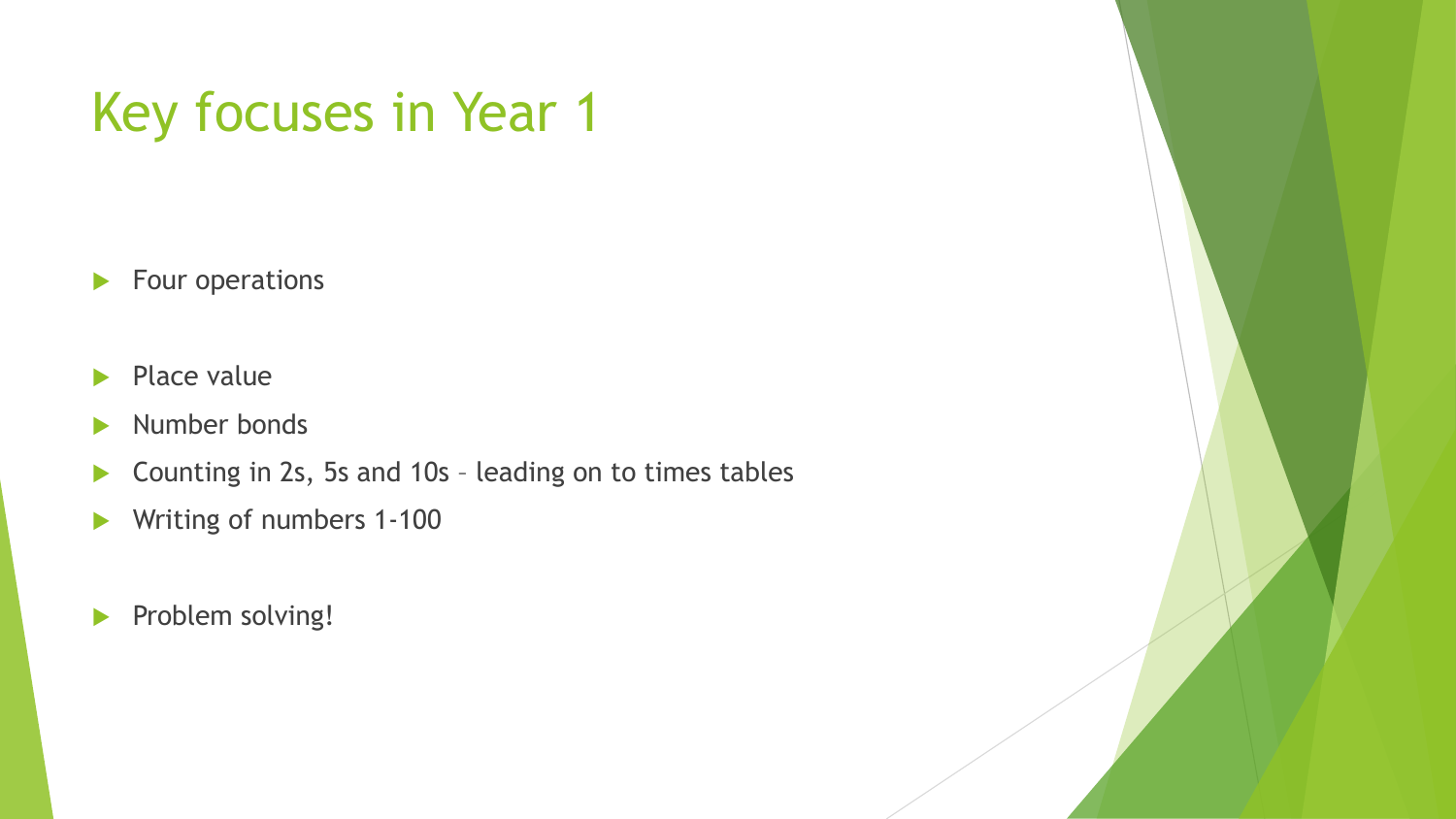### Place Value

Let's look at how we use the resources in school to support the teaching of place value. How can you help at home?







Part Part Whole

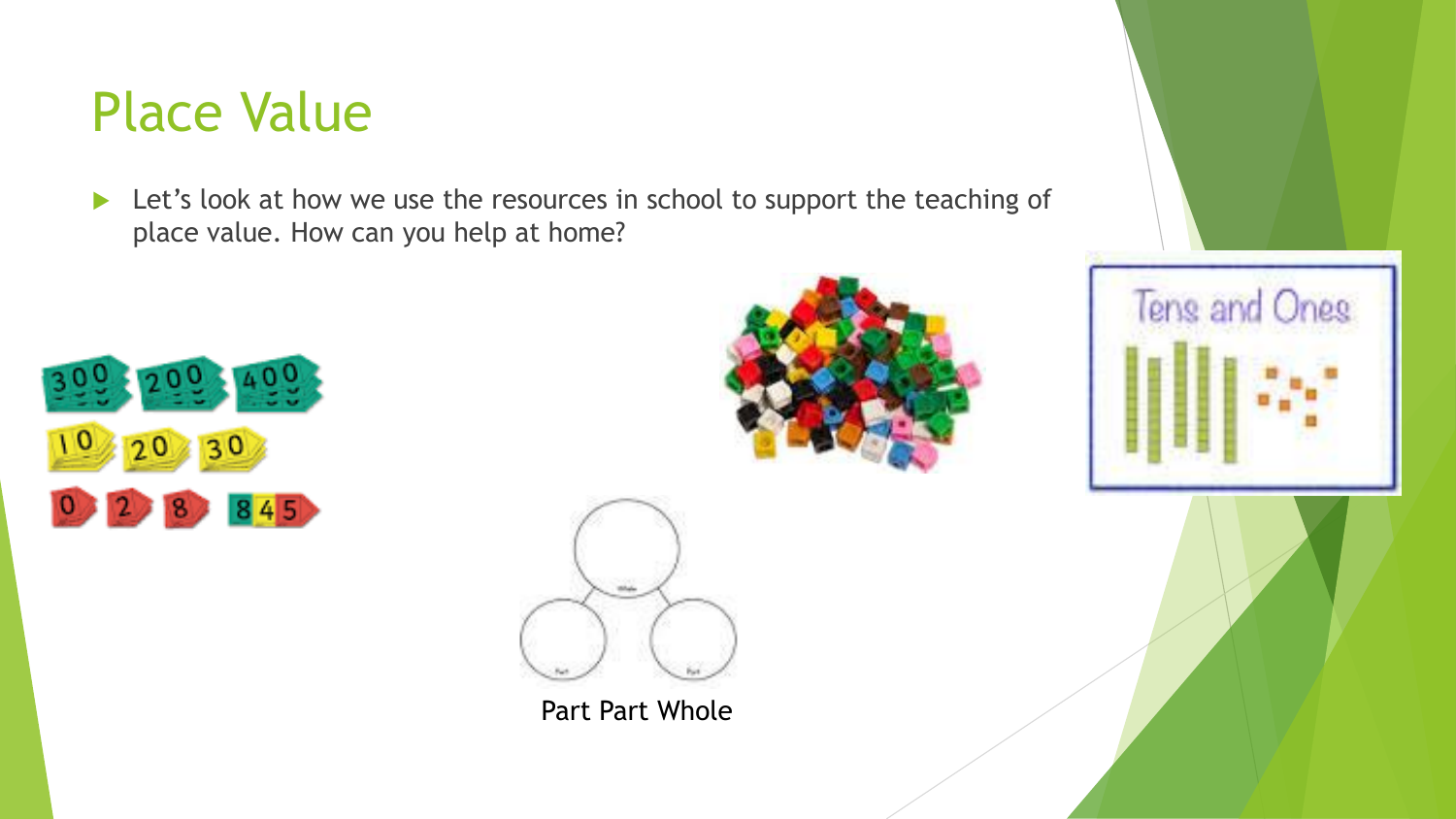# Number bonds/Addition/Subtraction

#### Number lines (numbered)

**D** YouTube

 $7 + 4$ 

 $10 11 - 12$ 1931 - 71 - 55 Recording by - drawing jumps on prepared lines ol constructing own lines





How do you know?



Part Part Whole

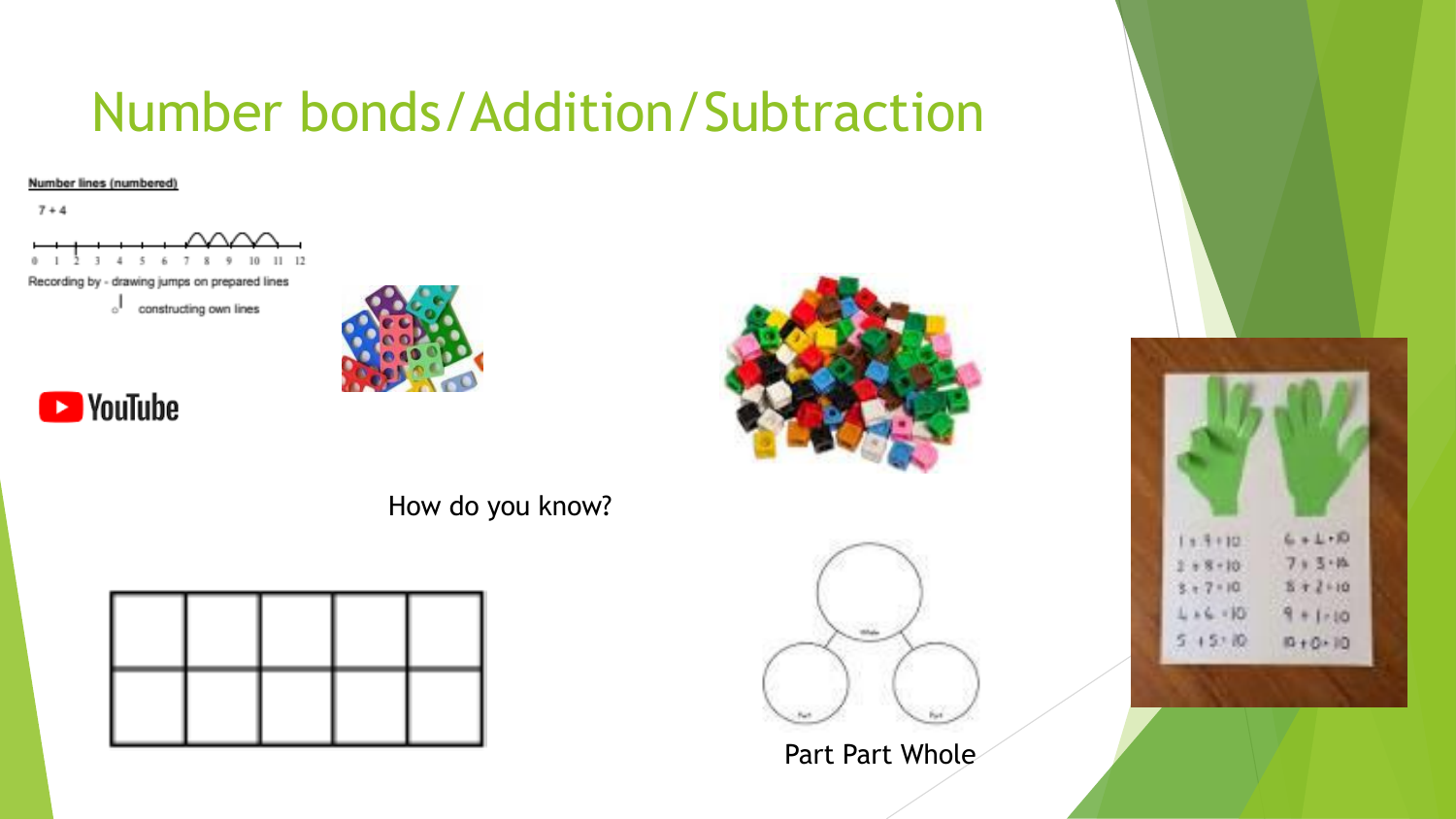# Counting in 2s, 5's and 10's

- **Lots of objects**
- Grouping
- Counting in 'lots of'
- ▶ Counting in/Times tables songs
- **Showing jumps on number lines**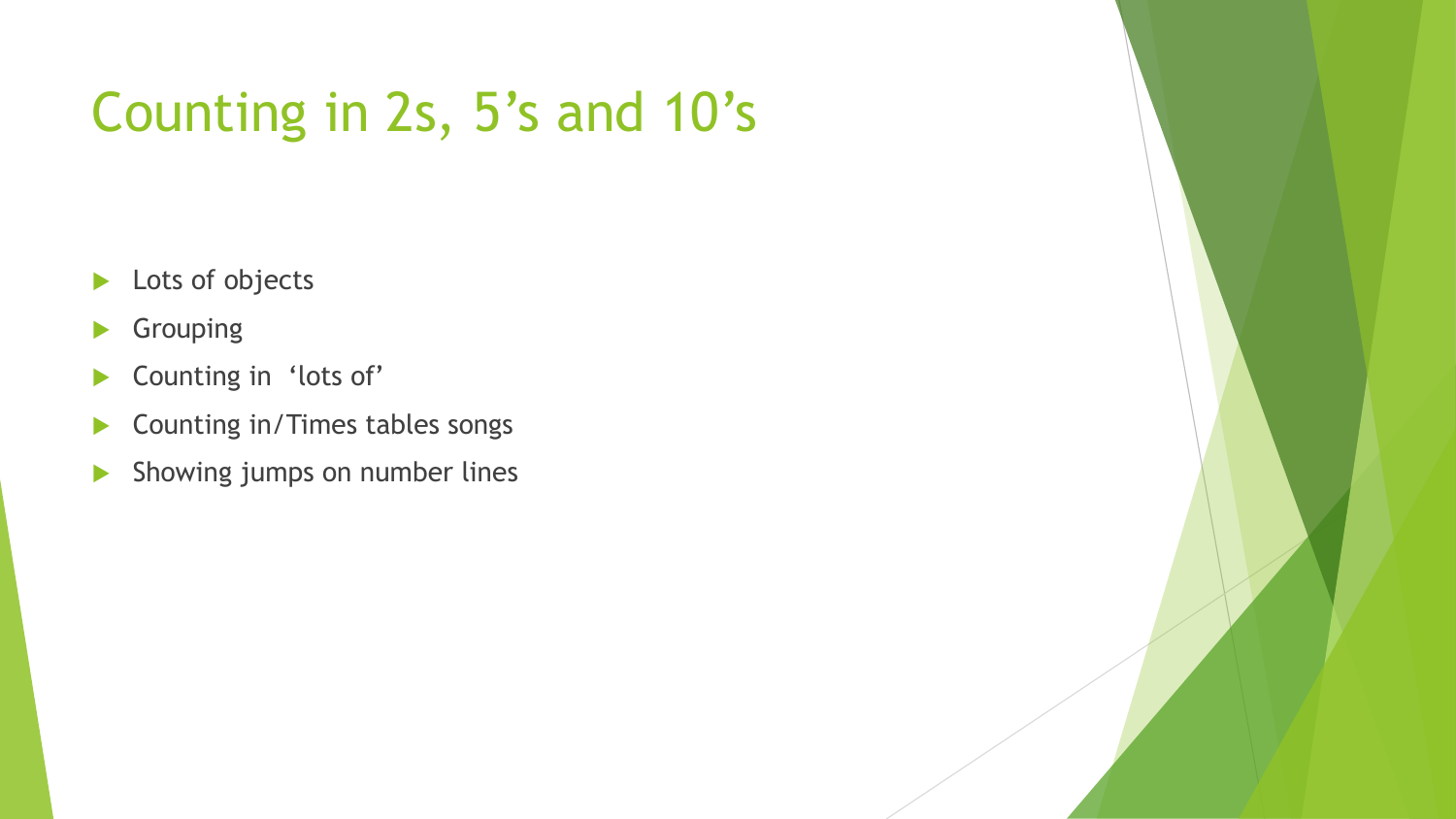# Writing numbers 0-100

- $\blacktriangleright$  Number formation very important
- Make it fun write in sand/shaving foam/paint etc, make playdough numbers, spot the numbers on route home, etc
- Missing number 100 square
- splat 100 square <https://www.primarygames.co.uk/pg2/splat/splatsq100.html>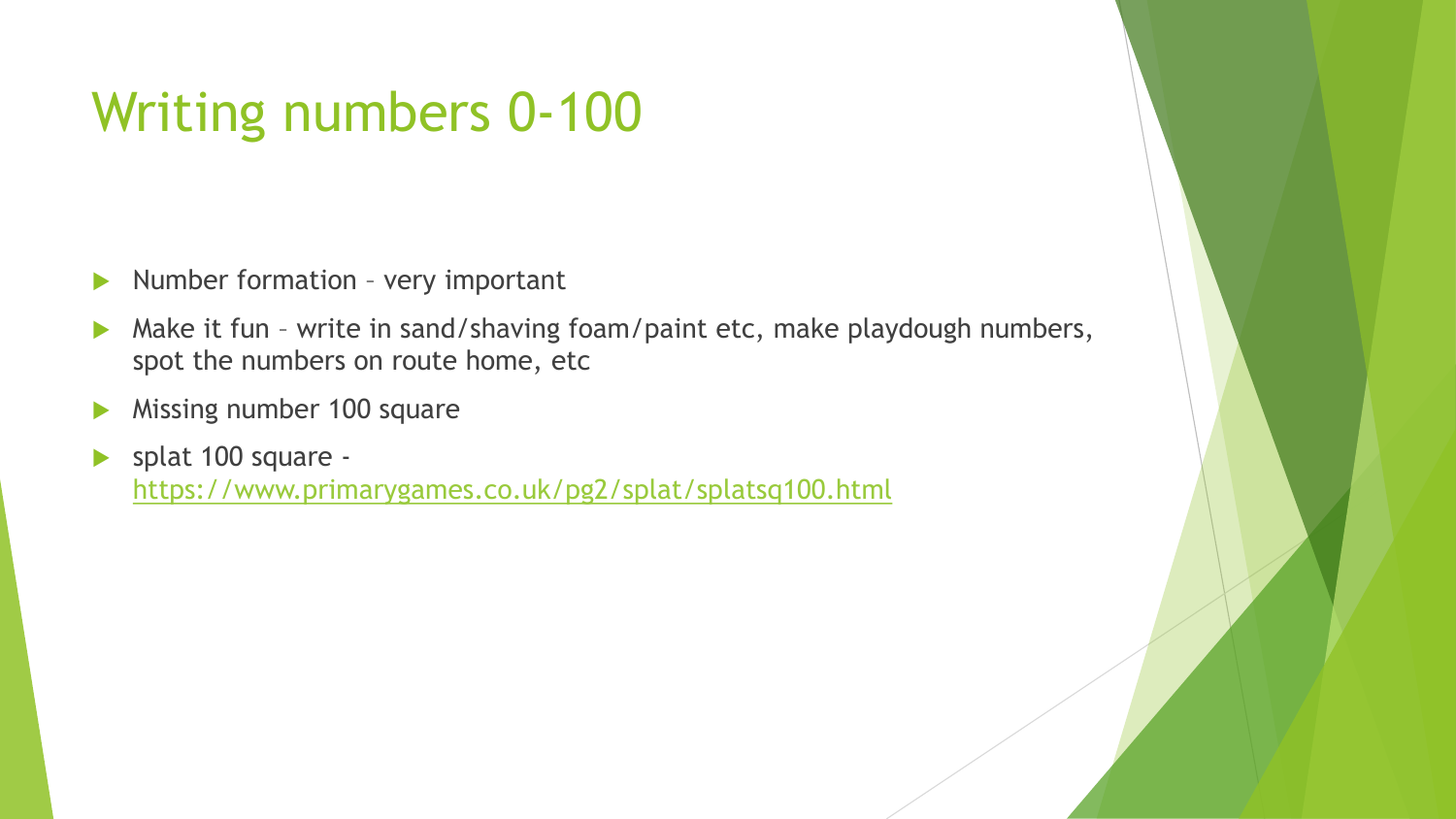## What else can be done at home?

- **iPad games**
- **Encourage language**
- **Homework**
- Have a look at resources provided today